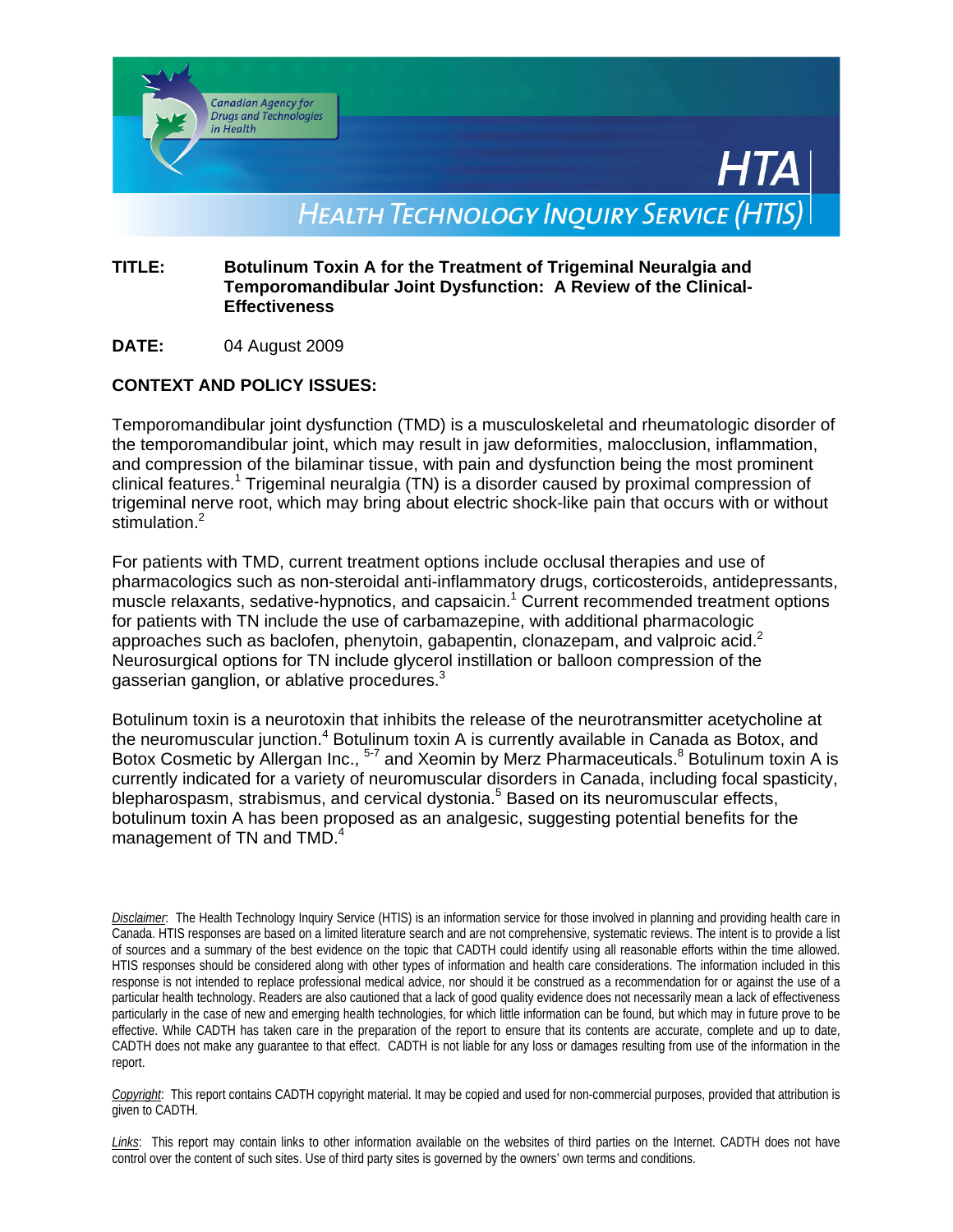In Canada, botulinum toxin A is not currently indicated for the management of TN and TMD. To better guide potential off-label coverage decisions, information is required on the clinical benefits and harm of botulinum toxin A when used for the management of TN and TMD.

#### **RESEARCH QUESTION:**

What is the clinical-effectiveness of botulinum toxin A for the treatment of trigeminal neuralgia (TN) and temporomandibular joint dysfunction (TMD)?

#### **METHODS:**

A limited literature search was conducted on key health technology assessment resources, including Medline and Embase on the OVID platform, The Cochrane Library (Issue 2, 2009), University of York Centre for Reviews and Dissemination (CRD) databases, ECRI, EuroScan, international health technology agencies, and a focused Internet search. The search was limited to English language articles published between 2004 and July, 2009. No filters were applied to limit the retrieval by study type.

HTIS reports are organized so that the higher quality evidence is presented first. Therefore, health technology assessment reports, systematic reviews, and meta-analyses are presented first. These are followed by randomized controlled trials (RCTs), controlled clinical trials, and observational studies.

### **SUMMARY OF FINDINGS:**

For TMD, no relevant health technology assessments were identified. Two relevant systematic reviews<sup>4,9</sup> and one observational study<sup>10</sup> were identified in the literature search. Each systematic review identified one RCT relevant to TMD. No other relevant RCTs, controlled clinical trials, or observational studies were identified from the literature search.

For TN, no relevant health technology assessments, RCTs, or controlled clinical trials were identified. Three observational studies<sup>11-13</sup> specific to TN were identified in the literature search.

A summary of the target populations, interventions, comparators, methodologies, and clinical findings for included studies are provided below.

#### **Health technology assessments**

No relevant literature identified.

#### **Systematic reviews and meta-analyses**

Sycha et al.<sup>4</sup> (2004) conducted a systematic review that assessed the analgesic efficacy and safety of botulinum toxins versus other medicines, placebo, or no treatment in acute or chronic rare head and neck pain syndromes. The authors described searching three databases up to May 2003 and, in addition, handsearching was conducted to identify additional papers of interest. Field experts were also contacted to identify potentially relevant studies. Two reviewers independently selected articles. Disagreements were resolved by discussion with a third reviewer. Included study quality was assessed using Jahad et al.'s Quality Assessment Scale. This scale rates the methodological quality of RCTs, with a score of one indicating low quality, and a score of five indicating high quality. Data extraction was performed independently by two reviewers.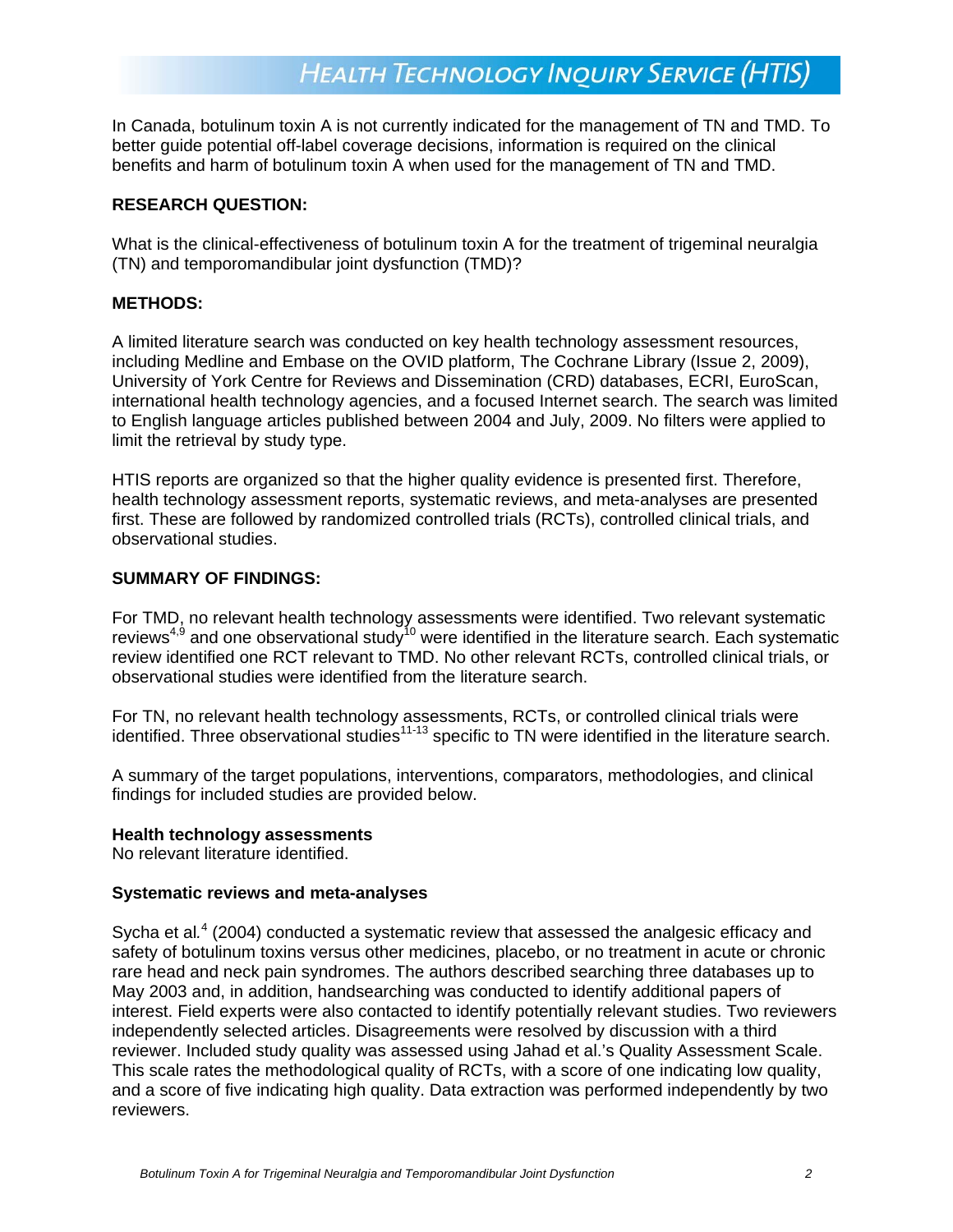The authors included 18 trials (RCTs or quasi-randomized controlled trials) which investigated the analgesic effects of botulinum toxins as monotherapy or add-on treatment, with pain assessment as the primary or secondary outcome. Patients were included regardless of age, sex, or severity of condition. All commercially available preparations of botulinum A were considered, regardless of routes of administration.

Of the 18 trials included, one RCT evaluated the use of botulinum toxin for TMD (Nixdorf et al*.,*  2002). None of the trials included patients with TN. The Nixdorf et al. RCT was a 24-week cross-over trial that included 15 patients who were diagnosed with TMD for more than six months. The authors of this systematic review did not describe what intervention was received by the control group. The time of the cross-over and the washout period were not reported. Participation was restricted to females without inflammatory temporomandibular joint pathology or disc displacement. It was unclear whether 100 mouse units (MU) or 150 MU of botulinum toxin A (Botox) was used. Pain was assessed based on the visual analogue scale (VAS).

The authors of this systematic review provided mean and standard deviation VAS values for the intervention group and control group at week eight. No other values for the 24 week study were reported. Ten of the patients were included in the analysis at eight weeks and there was a mean change of 19 (SD = 31) in the experimental group compared to a mean change of 1 (SD=23) for the control group. The VAS scale used was not explained, but it can be assumed it was on a 100 point scale. No statistical testing or further discussion of the results was reported. Two patients from the treatment group were lost to follow up due to zygomaticular major paralysis, and three patients were lost because of pain escalation. The authors did not report whether these three patients were from the intervention group, control group, or a combination of both groups. The number of adverse events was not reported, however, it was stated that there was a high rate of paralysis, injection pain, and asymmetrical smile in the experimental group and a high rate of injection pain in the control group.

The authors of this systematic review reported that the Nixdorf et al. RCT was of high quality (given a four out of five on the Jadad scale) and did not provide evidence that administering botulinum toxin A to patients with TMD statistically significantly changed pain intensity scores. Sycha et al. reported that due to the lack of evidence, they were unable to draw any conclusions on the efficacy or harm of botulinum toxin A on TN or TMD.

Ihde et al. $9$  (2007) conducted a systematic review to determine if botulinum toxin A was safe and effective in treating patients with cervical dystonia and maxillofacial conditions. The authors classified TMD as a maxillofacial condition. TN was not investigated in this study.

The authors searched for systematic reviews or RCTs that treated patients with TMD. Case series and case reports were not included. The quality of this systematic review was unclear due to the lack of methodological details reported; such as, number of reviewers or quality assessment of the included study.

One RCT (von Lindern et al*.,* 2003) on TMD was included. This RCT compared botulinum toxin A (Botox) to saline in patients with chronic facial pain associated with masticatory hyperactivity. A total of 90 patients were enrolled. Patient inclusion and exclusion criteria and demographic data such as medical history, mean age, and female to male ratio were not reported. A dose of 35 MU of botulinum toxin A was injected into masticatory muscles of the intervention group ( $n =$ 60), while the control group received saline injections ( $n = 30$ ). Patients were evaluated for local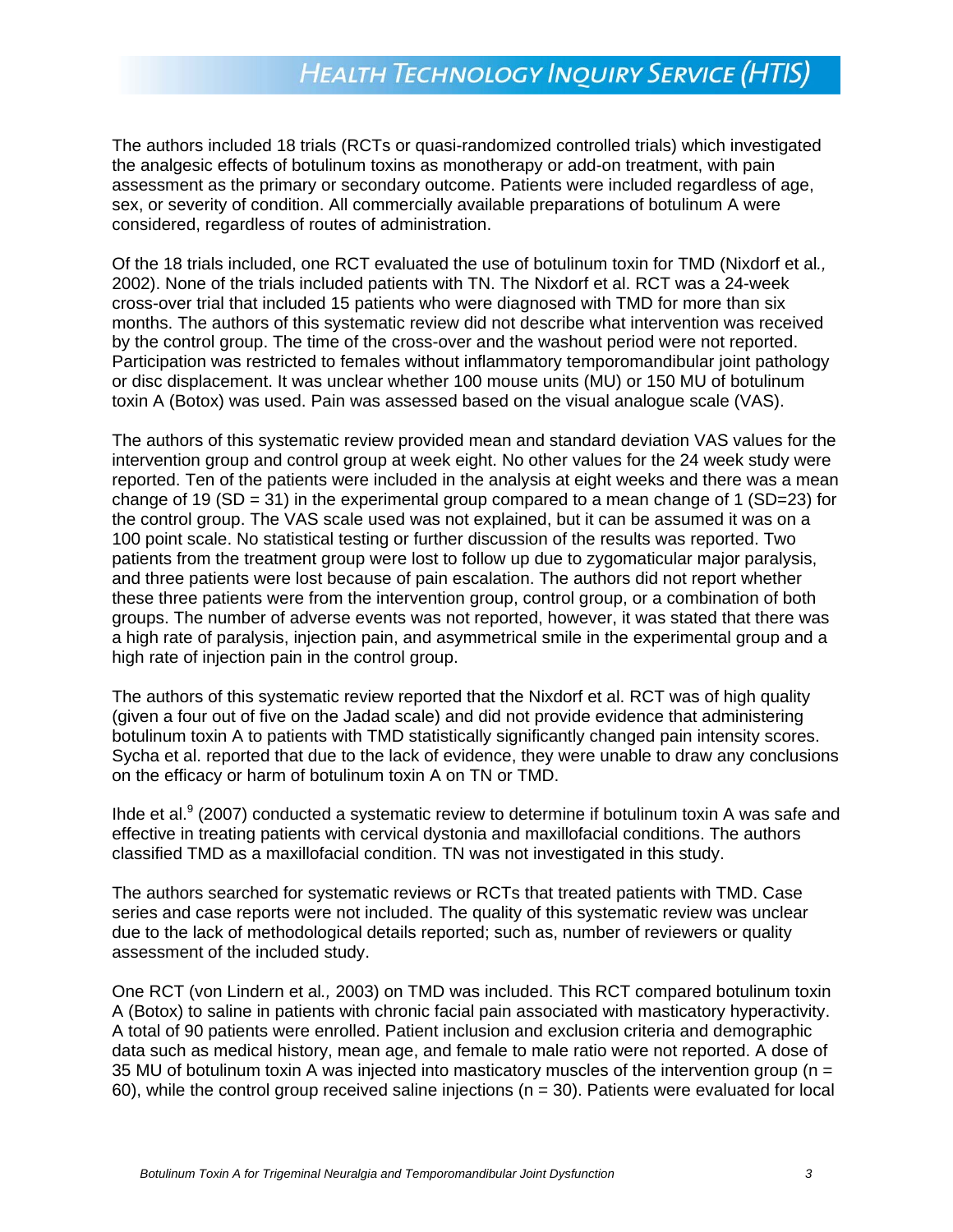facial pain symptoms based on VAS, with lower scores indicating less pain. No further information on the VAS was reported. Patients were followed up at four weeks post-injection.

The authors of the systematic review reported improvement in local facial pain symptoms in 91% of treatment group, with a statistically significant improvement in mean VAS scores (3.2 for the intervention group versus 0.4 in the control group,  $p < 0.01$ ). Patients with greater initial pain  $(> 6.5$  points on the VAS) showed a greater improvement than those with less initial pain  $(< 3.5$ on the VAS). No p values were reported. It was unclear whether patients from this subgroup analysis were from the control group, the intervention group, or both. Adverse events in this study were described as being relatively mild and transient, with dysphagia and temporary paralysis of the muscles effecting facial expressions occurring in one patient from the intervention group.

Ihde et al*.* concluded that a single RCT does not provide firm evidence for the efficacy and safety of botulinum toxin A for the treatment of TMD, and more randomized trials should be performed.

#### **Observational studies**

Turk et al.<sup>12</sup> (2005) reported findings of a single arm study investigating the effectiveness of botulinum toxin A for patients in an outpatient neurology clinic. Patients had TN for at least six months, were refractory to antiepileptic medications, had no surgical interventions, and differed in pain localizations (e.g., left side or right side). A total of eight patients (six females, two males) were enrolled. Authors reported patients' mean age at entry to be  $57.1 \pm 10.1$  years (not reported whether SD or SE), with a mean duration of disease at 1.6  $\pm$  1.1 years (not reported whether SD or SE) on average.

A total of two doses of botulinum toxin A were injected on the side of the TN of each patient, 50 units (U) were administered above the zygomatic arch and 50 U below the zygomatic arch. Patients did not receive any medications after receiving the injection. Pain severity was assessed through VAS at baseline, and again after one week, two months, and six months post treatment. No additional information on the VAS was reported. Patients recorded the frequency and intensity of the pain they experienced each day at bedtime.

The authors reported statistically significant reductions of pain between baseline and each follow-up period, based on VAS scores. The mean score at baseline was 4.00 compared to 2.88 at week one (p = 0.011), 1.94 at month two (p = 0.011), and 1.19 at month six (p = 0.011). Patient-reported pain frequency was a mean of 4.00 at baseline compared to 2.88 at week one  $(p = 0.012)$ , 1.81 at month two  $(p = 0.012)$ , and 1.25 at month six  $(p = 0.012)$ ; these differences were also statistically significant. Decreases in pain were recorded within hours to days after injection and a significant decrease in pain intensity and frequency occurred within a mean and SD of  $3.2 \pm 2.0$  days. Further information, such as ranges of VAS scores, was not reported. No serious adverse events were recorded, although the authors only reported adverse events thought to be related to treatment. One patient developed dysesthesia for one week on the injection side of cheek and another patient reported difficulty in chewing for three to four days on the injected side.

The authors concluded that while botulinum toxin A reduced pain in cases of refractory TN in this study, the results were preliminary and were based on a small sample size. The authors also stated that larger studies were required to establish clinical-effectiveness of botulinum toxin A for TN.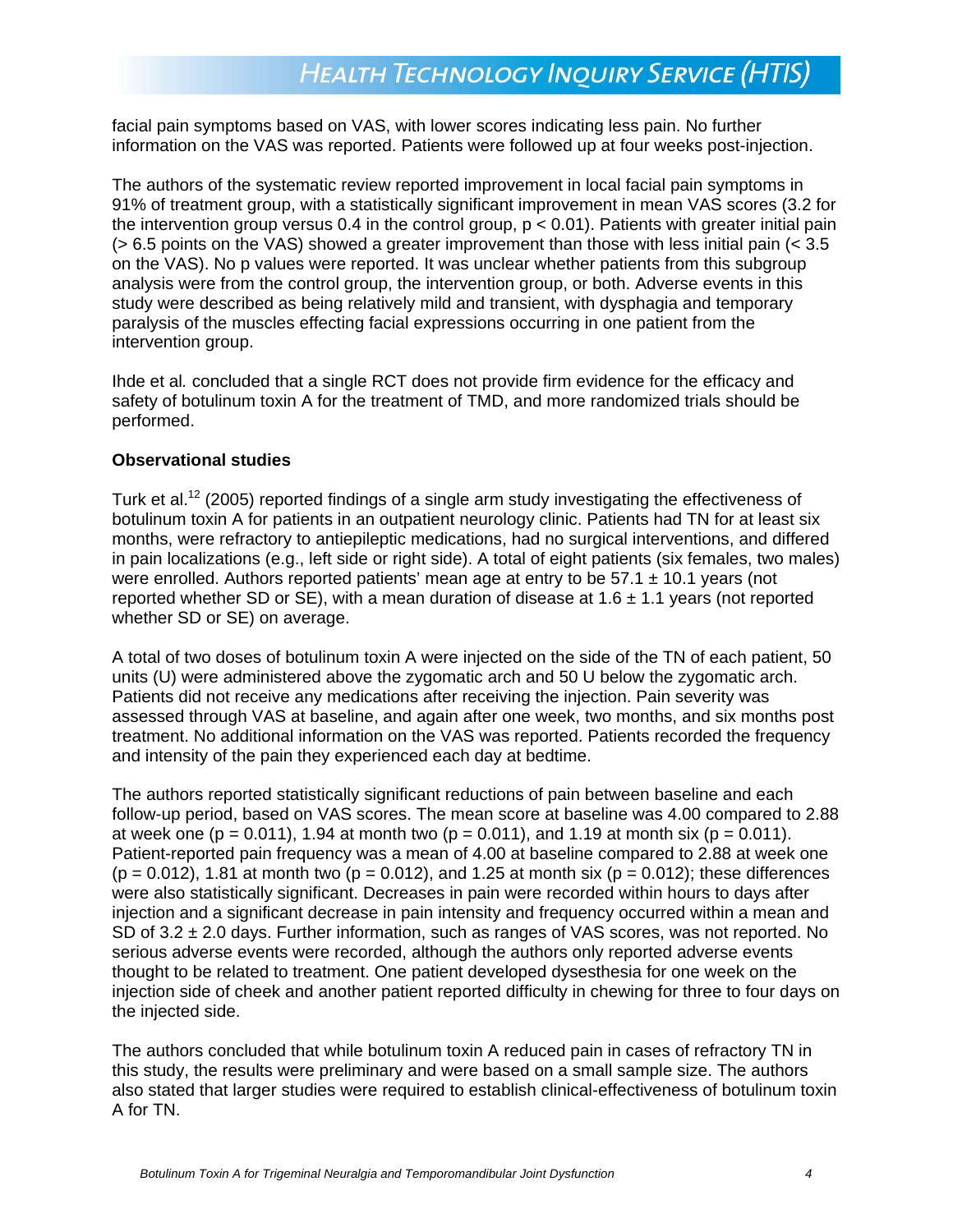Zúñiga et al.<sup>11</sup> (2008) reported findings of a single arm study to evaluate the analgesic effects of botulinum toxin A (Botox) for the management of TN. Enrolled patients were diagnosed with idiopathic TN, had undergone previously unsuccessful drug treatments, were candidates for surgery, and had varying trigger zones and nerve branches affected. A total of 12 patients (seven female, five male) were enrolled. Patients' mean age at entry was 58.5 years (range 28 years to 91 years), with mean duration of disease at 6.2 years (range 0.5 years to 12 years). Prior to the intervention, nine patients were receiving carbamazepine (400 mg to 1,200 mg) and two received oxacarbazepine (600 mg to 1,200 mg) for at least three months, while one patient had not received any pharmacological treatment prior to the study.

Administered botulinum toxin A doses varied between 25 U and 50 U and were injected in trigger zones. Patients were evaluated for analgesic effects pre- and post-injection based on VAS, and were evaluated on the number of painful paroxysms pre- and post-intervention. Measurements were taken once weekly for eight weeks. No additional information was reported on the VAS used.

The authors reported a reduction of cumulative mean VAS scores (8.83 at baseline compared to 4.08 at week eight, with SD of 1.19 and 4.44, respectively) and a reduction in mean cumulative number of paroxysms (23.42 at baseline compared to 12.4 at week eight, with SD of 13.5 and 8.6,7 respectively). It was not reported whether these differences were statistically significant. In 10 patients, trigger zones disappeared within the first two weeks. Although not reported in the findings, the authors stated that motor benefits of the intervention lasted between three to six months and that pain recurred in most patients after 60 days. No adverse events were reported, however, two patients failed to respond, and one patient suffered from transient facial asymmetry.

The authors concluded that while botulinum toxin A could be useful in management of TN, further double-blind studies with sufficient numbers of patients are required to validate the clinical-effectiveness of botulinum toxin A for TN.

Piovesan et al.<sup>13</sup> (2004) described findings of a single arm study to determine the minimum dose of botulinum toxin A required for TN treatment and to investigate the duration of its effect. Enrolled patients fulfilled the criteria of International Headache Society (2003 version) for having TN. A total of 13 patients (nine female, four male) were enrolled. The four male patients' mean age and SD at entry was 67.75  $\pm$  6.6 years with a mean and SD duration of disease at 10.25  $\pm$ 6.95 years. The nine female patients' mean and SD age at entry was  $59.22 \pm 14.26$  years with a mean and SD duration of disease of  $8.22 \pm 8.44$  years. Twelve patients were taking carbamazepine, three were taking gabapentin, and one patient was taking codeine, lioresal, and oxacarbamazepine. Three patients had previous surgeries for TN.

Botulinum toxin A was injected into patients' facial subarea(s) according to individual patients' description of pain sites. Mean dose for all branches and all patients was reported to be 3.22 U/cm<sup>2</sup>. Patients were evaluated for pain intensity, number and distribution of paroxysmal attacks based on VAS, analgesic time effect, and use of analgesics pre- and post-intervention. Postinjection measurements were taken on days 10, 20, 30, and 60.

The authors reported statistically significantly reduced pain intensity and average pain area 10 days after the injection ( $p = 0.006$ ). At day 20, pain relief reached its peak effect and was maintained on day 30. By day 60, the values were increasing which indicated less pain relief than reported on days 20 to 30 but patients were still experiencing pain reduction when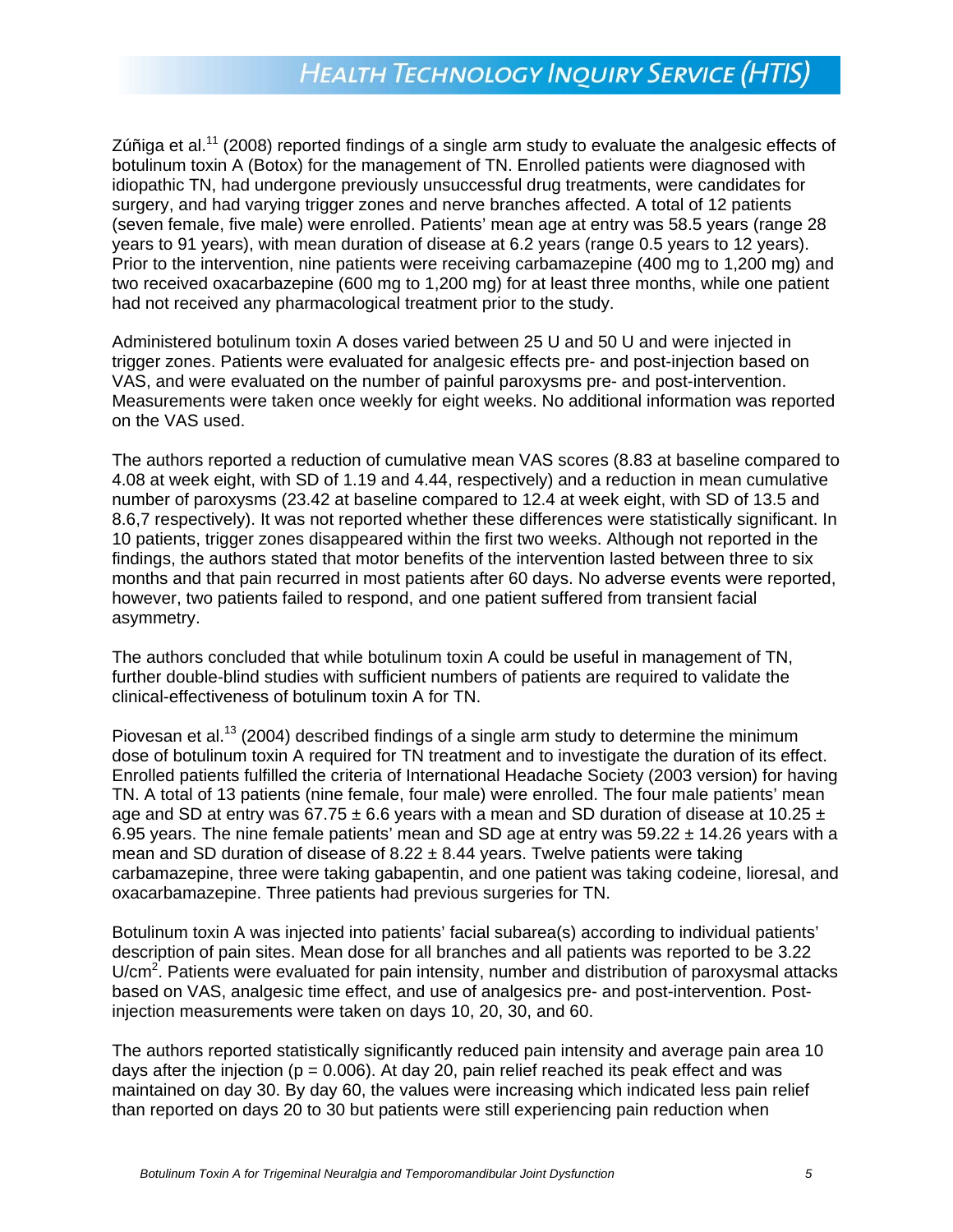compared to baseline. The authors reported a reduction of analgesic use in all 13 patients, with four patients becoming medications free post-intervention, and the remaining nine patients reduced medication use by more than 50%. The authors did not indicate when analgesic was measured. The authors also did not report adverse events for the duration of the study.

The authors concluded that while botulinum toxin A could be an efficient treatment for TN, a placebo-controlled clinical trial would be needed to confirm these findings.

Karacalar et al*.* <sup>10</sup> (2005) published the findings of a single arm study that investigated the effects of botulinum A toxin in decreasing pain and increasing functional range of motion in patients with Temporomandibular Joint Disk Disfigurement. This condition can be interpreted as TMD based on comparing the Karacalar et al.'s description of the condition with the common clinical features of TMD of pain, limitation of mandibular movement, and temporomandibular joint sounds as presented by Harrison's Principles of Internal Medicine  $17<sup>th</sup>$  Edition.<sup>14</sup>

Enrolled patients had anterior disk displacement (ADD) without osseous changes. ADD diagnosis was based on presence of clicking or locking of temporomandibular joint, pain, and difficulty opening the mouth based on magnetic resonance imaging (MRI) findings. A total of 26 patients (18 female, eight male) were enrolled. Patients' mean and SD age was  $28.5 \pm 10.2$ years (range 19 years to 58 years).

A total of 25 U of botulinum toxin A was injected at two points into the masseter muscle, and three points into the temporalis muscle. The lateral pterygoid muscle was also injected in all patients, but authors did not describe the dose. The other masticatory muscles were injected in nine patients. Authors did not describe the reason(s) for these nine patients receiving additional injections, and did not describe the dose. Patients were evaluated for pain of the temporomandibular joint using VAS (no further information reported on the VAS), mouth opening, jaw clicking, and subjective functional dysfunction (e.g., drinking, eating, talking). Patients were instructed to take note of any adverse events and were advised not to take any form of drug therapy (including analgesics) throughout the study without consulting the authors first. However, the authors did not report whether patients took drug therapies throughout the study. Measurements were taken in two-week intervals, for an average follow-up period of three months.

The authors reported a statistically significant decrease in VAS scores of the right joint from 3 to 1 based on visual interpretation of the authors' graph ( $p = 0.0019$ ). Pain scores of left joint also statistically significantly decreased from 4 to 1 based on visual interpretation of the authors' graph of the VAS results ( $p = 0.0000$ ). A statistically significantly increase in mouth opening, from 37 to 41, was reported based on visual interpretation of the graph ( $p = 0.002$ ). However, it was not possible to clearly identify exact timing of the post-injection observations. Functional dysfunction decreased from 3.0 to 0.8 based on visual interpretation of the authors' graph, which was not a statistically significant result ( $p = 0.065$ ). Clicking of the left joint was statistically significantly reduced ( $p = 0.001$ ). The authors stated that clinical-effectiveness was witnessed within the first week and at two months, and that post-injection values returned to pre-injection values within three months in all but two patients. The authors did not report preand post-intervention clicking values, or values for clicking of the right joint. No adverse events were reported, but the authors stated that two patients' condition worsened, one patient showed no improvement, and two patients did have improvement with mouth opening.

The authors concluded that in patients with temporomandibular disk displacement botulinum toxin A may be an effective treatment, although definitive conclusions could not yet be made.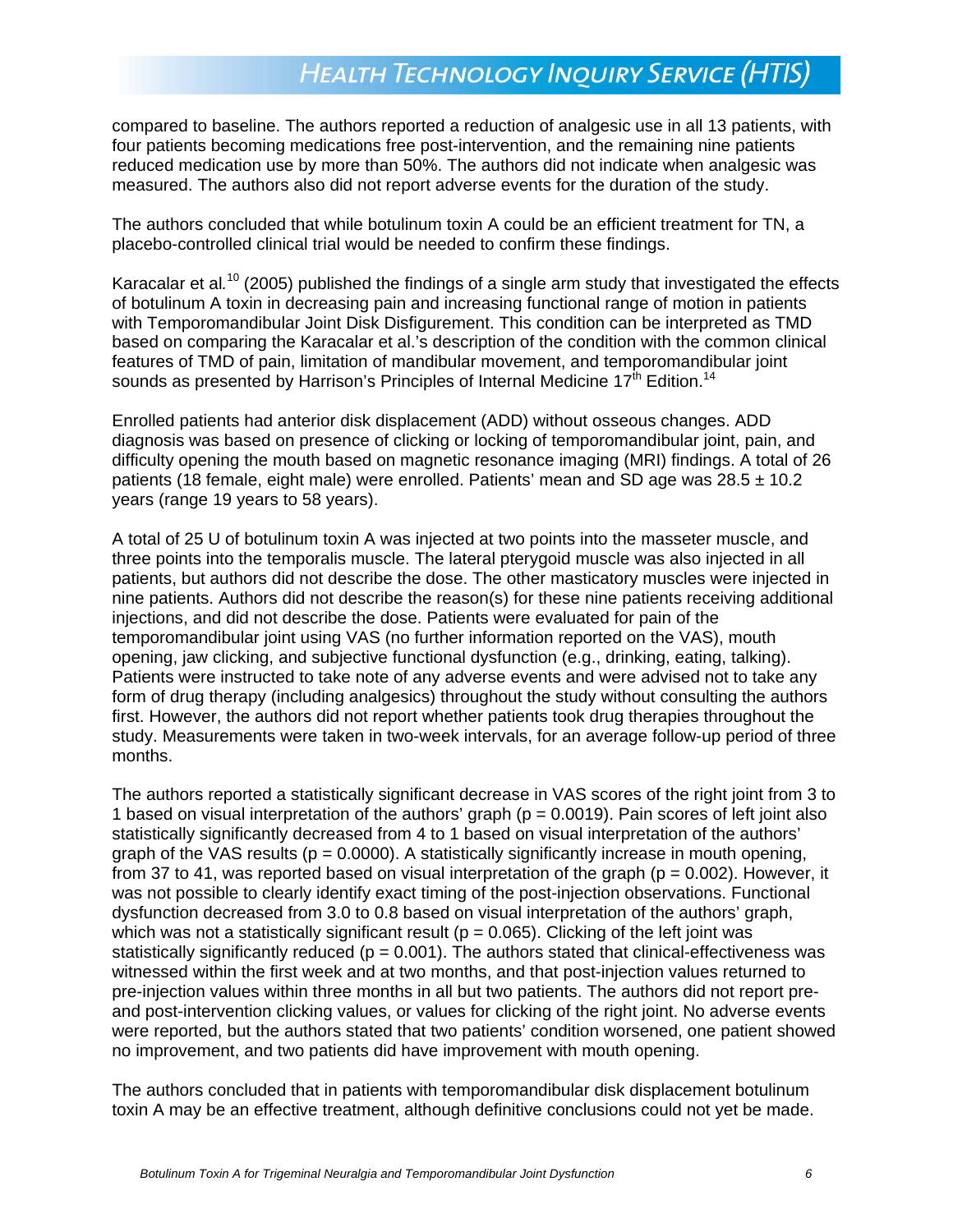### **Limitations**

There are several limitations in this HTIS report.

• Methods: Several limitations to the methodology of this HTIS report exist, including, English language articles only were included, articles had to be peer-reviewed and published between 2004 and July, 2009, hand searching to retrieve additional articles was not conducted, and a limited grey literature search was conducted. These limitations may have affected the content of the summary of findings and the conclusions of this report.

• Contents of findings: While two systematic reviews were identified, each included only one RCT. Authors of both systematic reviews concluded that there was insufficient evidence to draw conclusions regarding the clinical benefit and harm of botulinum toxin A in the treatment of TMD and TN. No other relevant RCTs were identified by literature searches. The four observational studies retrieved through the literature search had no comparator group and involved small sample sizes. Thus, causality cannot be ascertained and there can be a higher risk of bias in the study results and conclusions non-randomized, non-comparative studies.

• Diversity amongst intervention groups: While all included systematic reviews and single arm studies pertained to patients with either TMN or TN, there was diversity in definition TMN of TN used by these studies. Patients were recruited under different criteria, and differed in terms of severity of disease, and age. Where use of co-interventions such as drug therapies and surgical procedures were present, confounding factors negatively affected the level of confidence of study results.

• Heterogeneity of interventions: The dosing, injection site(s), and type of botulinum toxin A used varied across studies; further work is needed to determine the optimal approach.

• Differences in outcome measures: Most studies performed pain assessment using VAS as an outcome. However, not all authors described the scales used. Some studies also incorporated functional outcomes as a measurement, and further work is needed to evaluate their significance in the context of the clinical-effectiveness of botulinum toxin A.

• Variety in length of study: Follow-up times of included studies were varied and generally short, ranging from four weeks to six months post injection. Therefore, the longer term (greater than six months) clinical-effectiveness and safety of single or multiple doses of botulinum toxin A in the treatment of TN and TMD were not assessed.

### **CONCLUSIONS AND IMPLICATIONS FOR DECISION OR POLICY MAKING:**

There is a lack of high quality evidence pertaining to the assessment of clinical benefit and harm of botulinum toxin A for the treatment of TN and TMD. Two RCTs along with four small observational studies were identified both through selected systematic reviews and literature search.

Included studies<sup>11-13</sup> described in this review suggested that, for TN, botulinum toxin A might be beneficial in pain reduction for some patients. Across all relevant studies identified, doses ranging from 6 U to 100 U per patient were used. Clinical responses were reported from minutes to days post-intervention, and there is some evidence that effectiveness is sustained for at least two months. None of the included studies reported serious adverse events, although some patients developed transient, but non life-threatening adverse events such as difficulty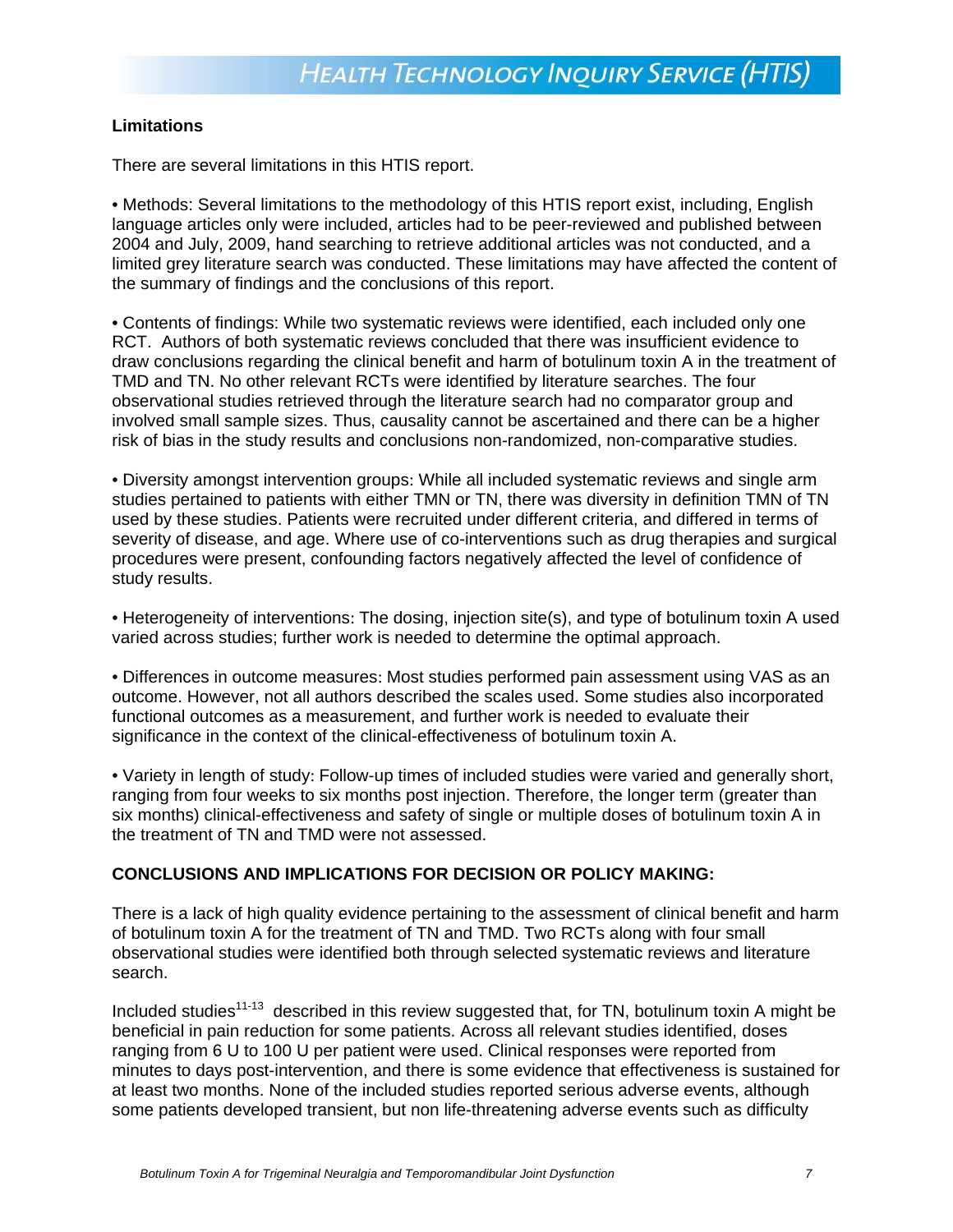chewing, dysesthesia, and transient facial asymmetry. Without larger and more rigorous studies, the aforementioned results are preliminary, and further research is needed before more definitive conclusions can be drawn. There was no evidence identified for the longer term clinical-effectiveness and safety of botulinum toxin A in the treatment of TN.

Included studies described in this review reported inconsistent findings for the potential benefit and safety of botulinum toxin A for the treatment of TMD. One systematic review  $9$  and one single arm study<sup>10</sup> suggested that botulinum toxin A can be effective for managing pain for patients with TMD, while another systematic review <sup>4</sup> did not find evidence of botulinum toxin A providing significant differences in pain intensity reduction. None of the aforementioned studies provided definitive conclusions on the clinical benefit and harm of botulinum toxin A for TMD. There is no evidence on the effect of single or multiple treatments with botulinum toxin A over a long period of time for patients with TN.

Overall, there is some recent, lower-quality evidence to suggest that botulinum toxin A may provide short-term pain relief in some patients with TN and TMD. No recent evidence was found on the longer-term benefit and harm of botulinum toxin A for the treatment of TN and TMD. The lack of high-quality and longer-term evidence should be considered when determining coverage of botulinum toxin A for these indications.

#### **PREPARED BY:**

Gabriel Sin, RPh, BScPhm, HonBSc, Pharmacy Resident Raymond Banks, MLS, Information Specialist **Health Technology Inquiry Service Email: [htis@cadth.ca](mailto:htis@cadth.ca) Tel: 1-866-898-8439**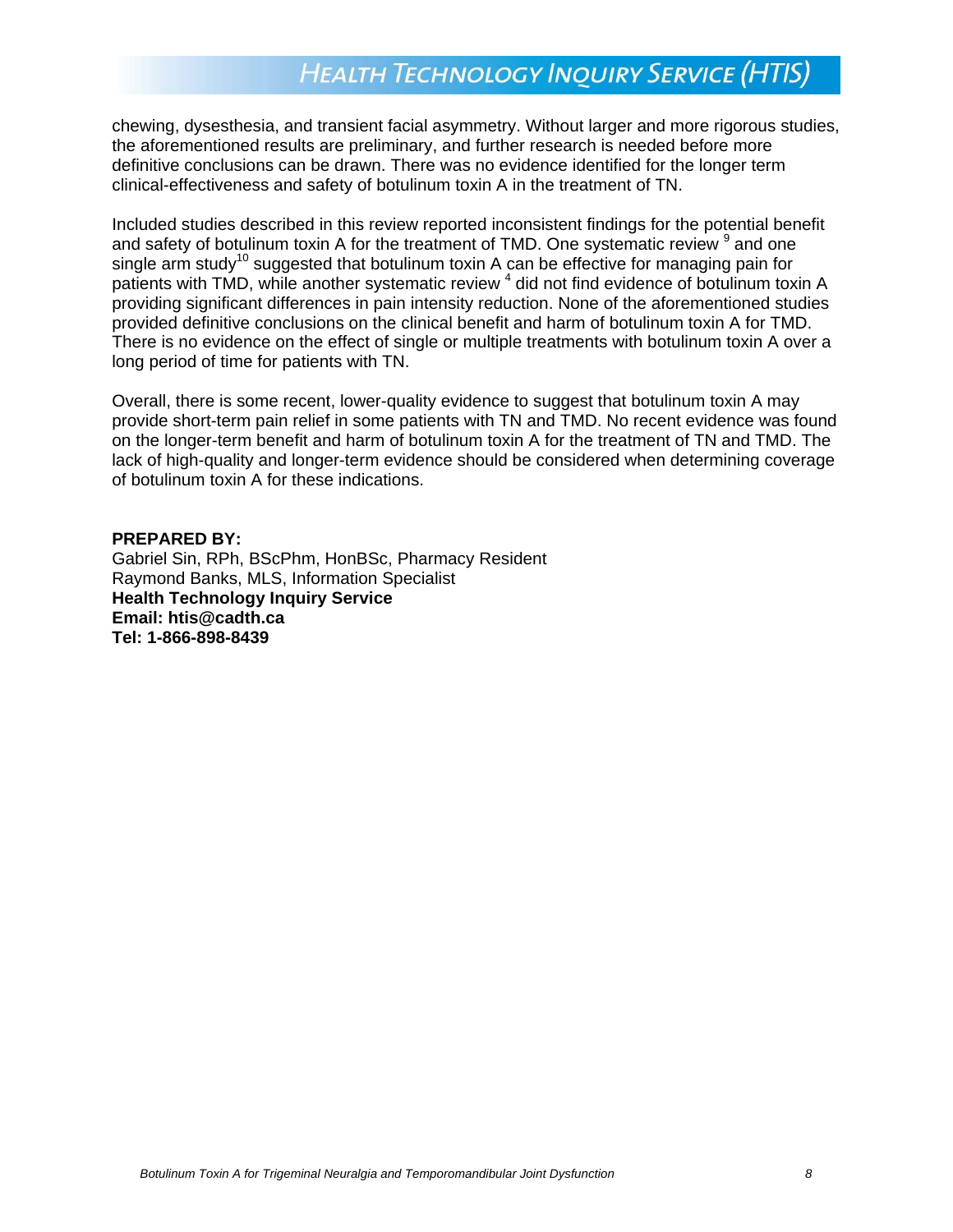### **REFERENCES:**

- 1. Kurtoglu C, Gur OH, Kurkcu M, Sertdemir Y, Guler-Uysal F, Uysal H. Effect of botulinum toxin-A in myofascial pain patients with or without functional disc displacement. *J Oral Maxillofac Surg* 2008;66(8):1644-51.
- 2. Obermann M, Katsarava Z. Update on trigeminal neuralgia. *Expert Rev Neurother* 2009;9(3):323-9.
- 3. Gray J. *Therapeutic choices*. 4th edition. Ottawa: Canadian Pharmacists Association; 2003.
- 4. Sycha T, Kranz G, Auff E, Schnider P. Botulinum toxin in the treatment of rare head and neck pain syndromes: A systematic review of the literature. *J Neurol Suppl* 2004;251(1):19-30. Available: <http://www.springerlink.com/content/pm795a58r7ruugxl/fulltext.pdf> (accessed 2009 Jul 8).
- 5. Canadian Pharmacists Association. Botox®. In: *e-Therapeutics* [database online]. Ottawa: The Association; 2009. Available for a fee: [https://www.e](https://www.e-therapeutics.ca/wps/portal/!ut/p/.scr/Login)[therapeutics.ca/wps/portal/!ut/p/.scr/Login](https://www.e-therapeutics.ca/wps/portal/!ut/p/.scr/Login) (accessed 2009 Jul 27).
- 6. Canadian Pharmacists Association. Botox® Cosmetic. In: *e-Therapeutics* [database online]. Ottawa: The Association; 2009. Available for a fee: [https://www.e](https://www.e-therapeutics.ca/wps/portal/!ut/p/.scr/Login)[therapeutics.ca/wps/portal/!ut/p/.scr/Login](https://www.e-therapeutics.ca/wps/portal/!ut/p/.scr/Login) (accessed 2009 Jul 27).
- 7. The United States Pharmacopeial Convention. *The United States Pharmacopeia– National Formulary (USP–NF)*. vol.1: 615. Rockville(MD): United States Pharmacopeia; 2009.
- 8. Drugs and Health Products,Health Canada. Xeomin. In: *Notice of compliance* [database online]. Ottawa: Health Canada; 2008. Available: <http://205.193.93.51/NocWeb/viewnoce.jsp?noc=cigjh> (accessed 2009 Jul 29).
- 9. Ihde SK, Konstantinovic VS. The therapeutic use of botulinum toxin in cervical and maxillofacial conditions: an evidence-based review. *Oral Surg Oral Med Oral Pathol Oral Radiol Endod* 2007;104(2):e1-11.
- 10. Karacalar A, Yilmaz N, Bilgici A, Bas B, Akan H. Botulinum toxin for the treatment of temporomandibular joint disk disfigurement: clinical experience. *J Craniofac Surg* 2005;16(3):476-81.
- 11. Zuniga C, Diaz S, Piedimonte F, Micheli F. Beneficial effects of botulinum toxin type a in trigeminal neuralgia. *Arq Neuropsiquiatr* 2008;66(3 A):500-3. Available: <http://www.scielo.br/pdf/anp/v66n3a/a12v66n3a.pdf> (accessed 2009 Jul 10).
- 12. Turk U, Ilhan S, Alp R, Sur H. Botulinum toxin and intractable trigeminal neuralgia. *Clin Neuropharmacol* 2005;28(4):161-2.